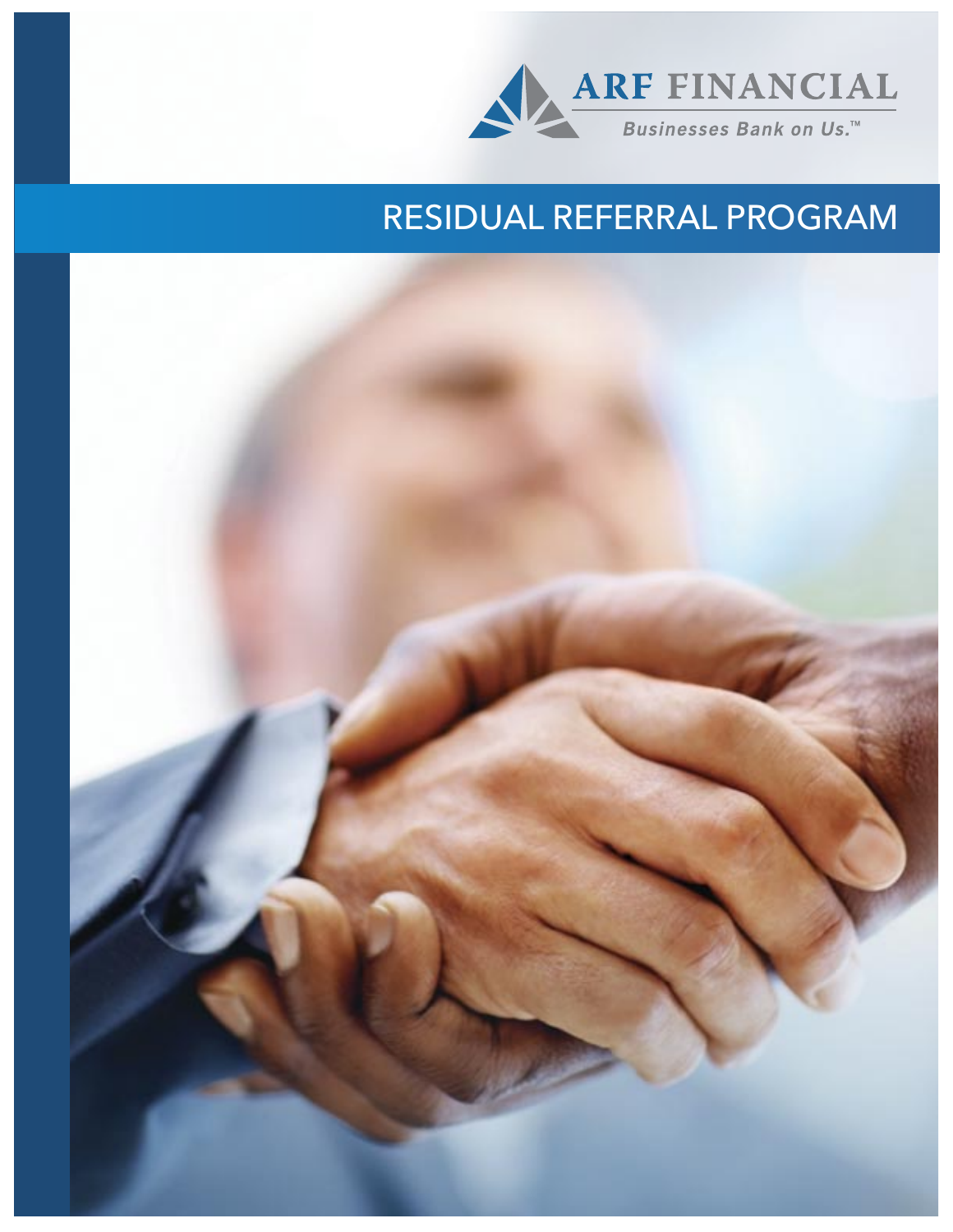

# WELCOME

#### **to the ARF Residual Referral Program!**

I'd like to personally thank you for joining our Residual Referral Program. I believe it will increase your lending footprint and create a significant, and continuous, income stream for you.

As champions of the restaurant and hospitality industries since 2001, we've delivered over \$850,000,000 in funding to clients nationwide. Our strength and longevity are based on a commitment to responsible lending and service excellence. We're always looking for partners with a common goal of providing affordable financial solutions for their clients, while growing their own business and profits.

Every day we help businesses find the financing they deserve to grow and thrive. We pride ourselves on making business lending simple, affordable and transparent.

By introducing your clients to ARF Financial, you can help ensure the success of their business, while strengthening the bond you have with them. Our financing programs can open new revenue opportunities for your business by attracting new clients and retaining existing ones.

I'm glad you elected to join our ARF family as a valued partner!



**Les Haskew** President ARF FINANCIAL LLC

P.S. We often have exciting promotions running along with continued education. Watch your email for these key opportunities.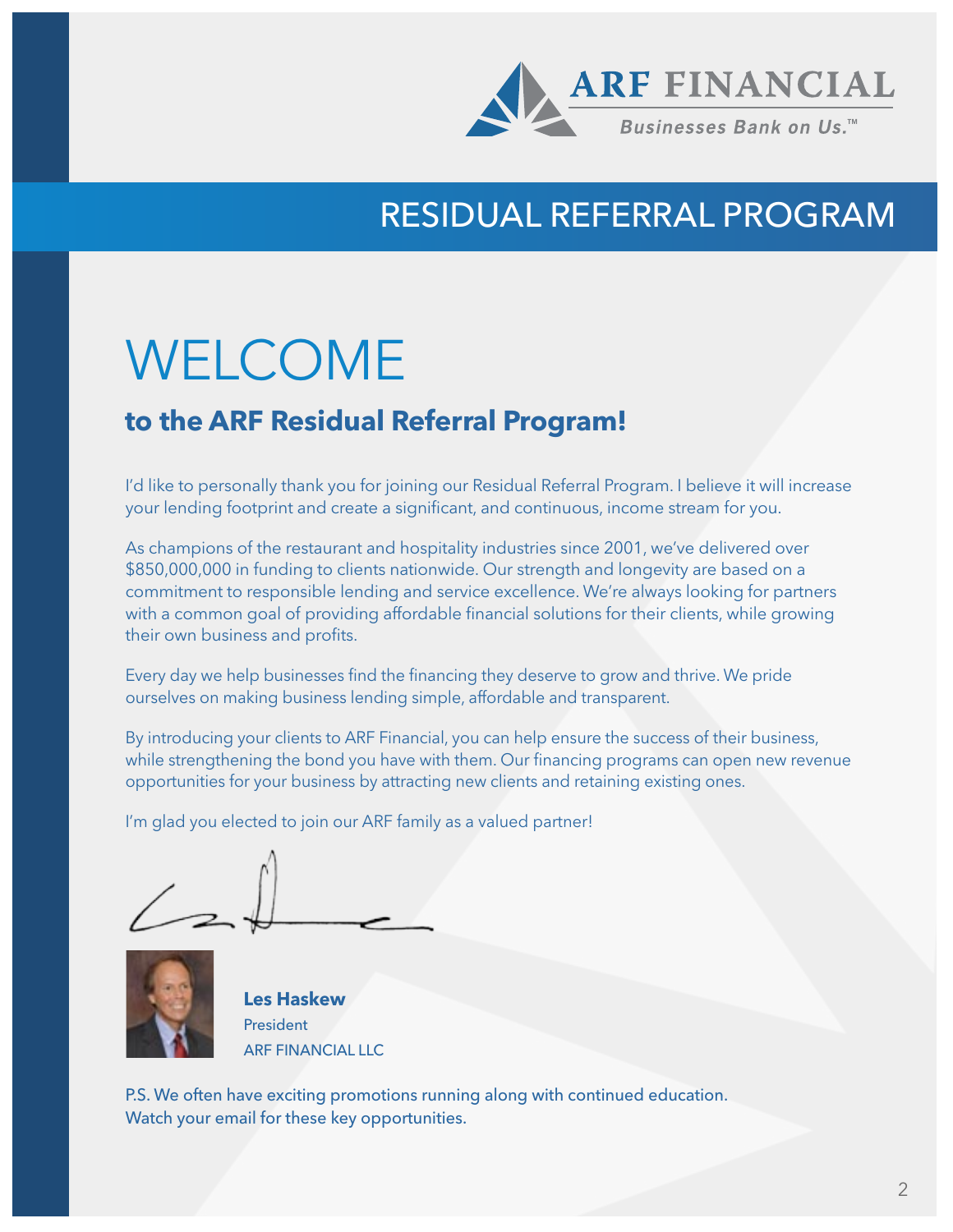

### **Decades of Financing Opportunity**

ARF Financial LLC is a California licensed lender providing unsecured business loans and lines of credit for restaurant, hospitality and retail merchants nationwide. Since 2001, we have filled the void between traditional bank financing and less attractive options for obtaining capital, like merchant cash advances and taking on equity partners. We are able to secure financing where most banks stop, giving merchants the ability to maintain control of their business, be more profitable and meet their financial and business goals.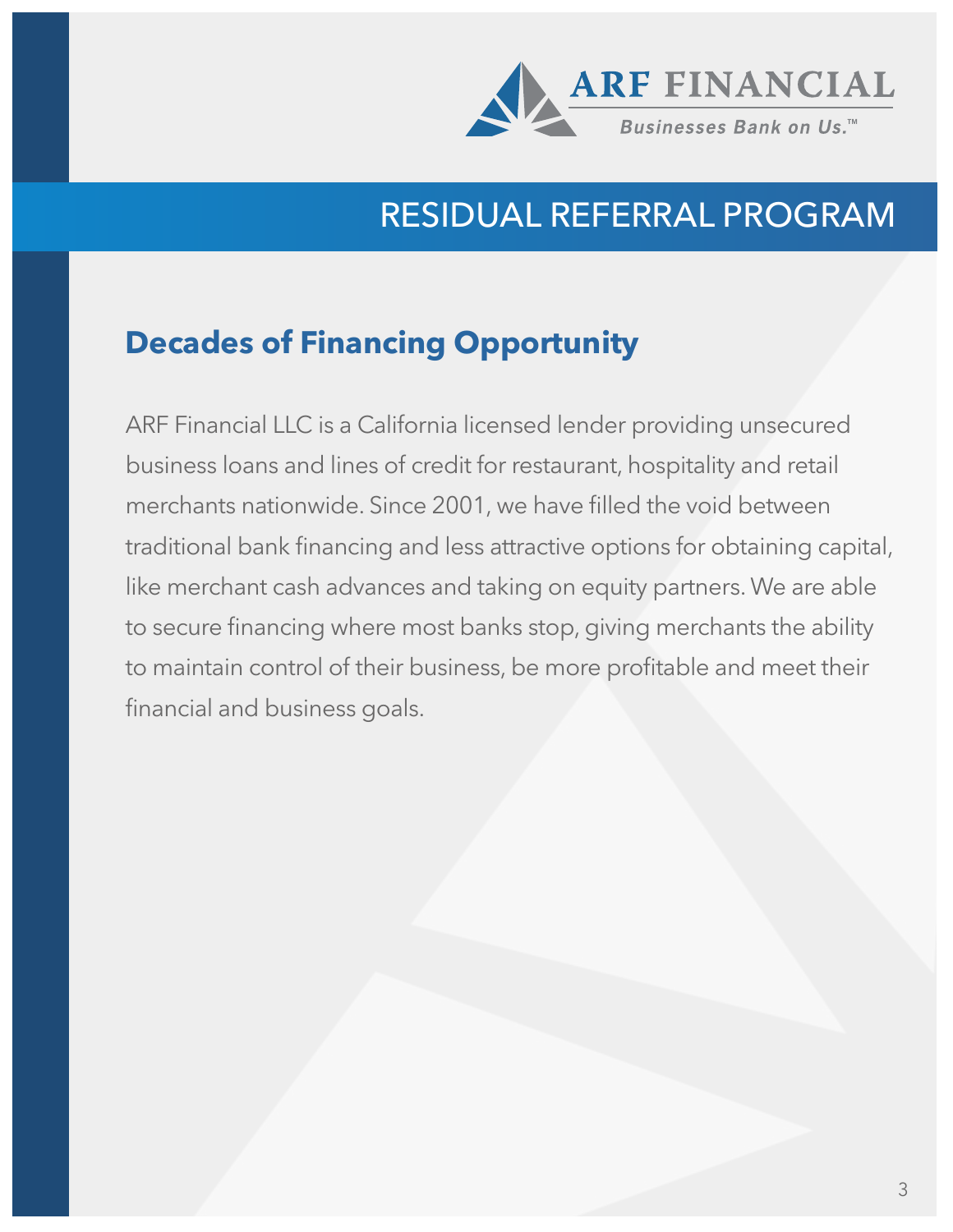

### **Restaurant / Hospitality Experts**

As the #1 direct lender for restaurant and hospitality businesses across the country, backed by decades of experience, we know a thing or two about the everyday challenges restaurateurs and hoteliers face. What's more, we are committed to offering the right (customized) financial products they need to fulfill their individual business goals.

### **Here's a Sampling of the Business Types we Lend to:**

- Restaurants, Bars, Caterers, Bakeries, Specialty Food, Liquor Stores
- Hotels, Motels, Inns
- Doctors, Dentists, Chiropractors
- Salons and Spas
- Automotive Repair & Service
- and many other business retailers
- see the complete list at arffinancial.com/industries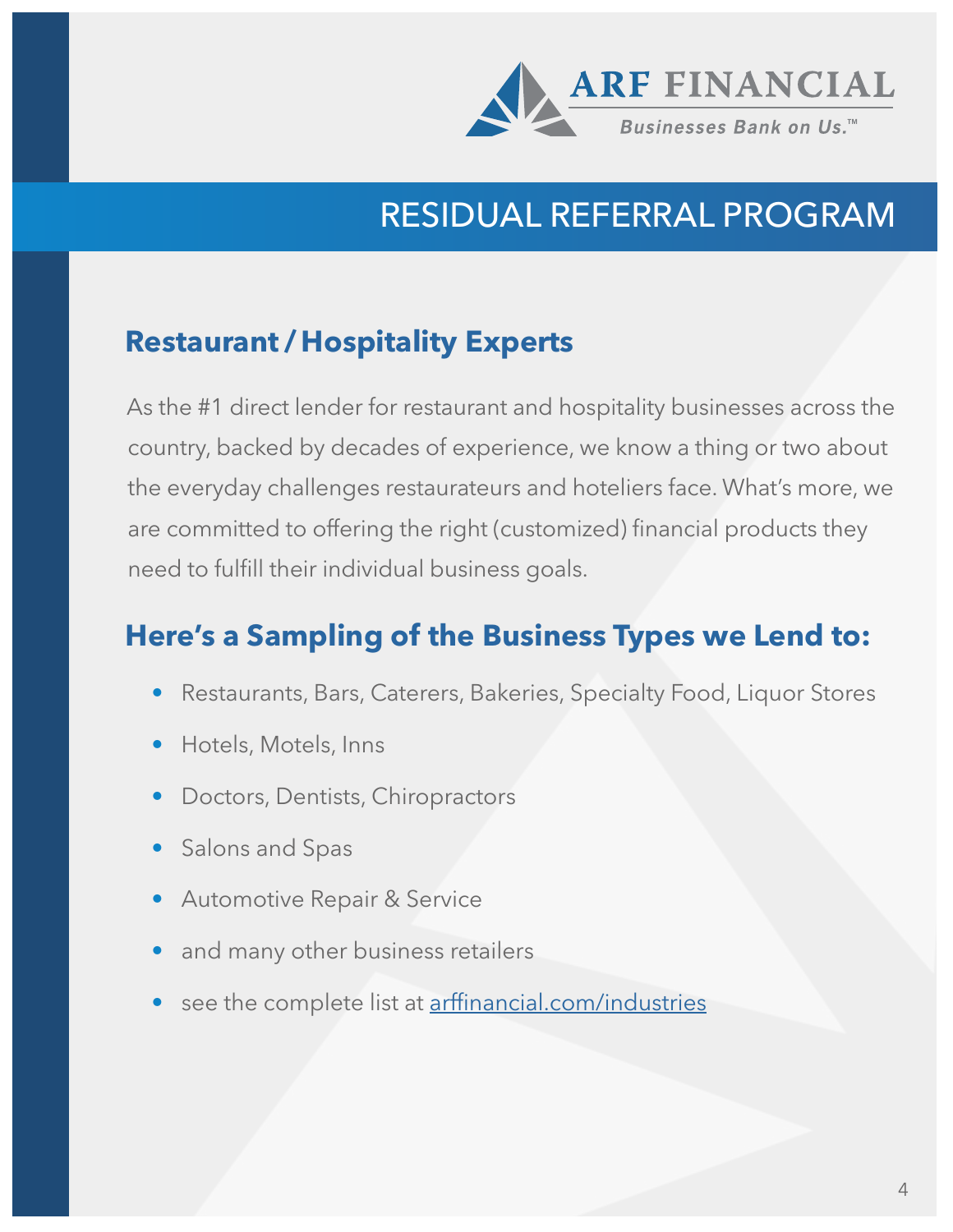

## **Higher Loan Amounts and Longer Terms for Well Established Merchants**

Businesses may qualify for amounts up to \$750,000 without the need for collateral, at the most competitive rates and with fixed terms up to 36 months. Our loan program is perfect for well established, single-unit and multi-unit restaurants owners who need capital for growth opportunities. Our average loan amount is \$90,000. Most important, we will lend up to \$450,000 (single-unit) or \$675,000 (multi-unit) without the review of tax returns and financials. That's the highest threshold in the industry!

### **Loan Program Advantages**

- We provide loans from \$5,000 to \$2,500,000
- Collateral is not required on amounts up to \$750,000
- Tax returns and financials are not required on loans up to \$450,000
- Terms from 12 to 36 months
- 24-hour approvals and fundings in as little as 3 days
- Streamlined process and limited paperwork
- Repayment is not tied to credit card transactions
- The interest is tax deductible
- Early pay-off options are available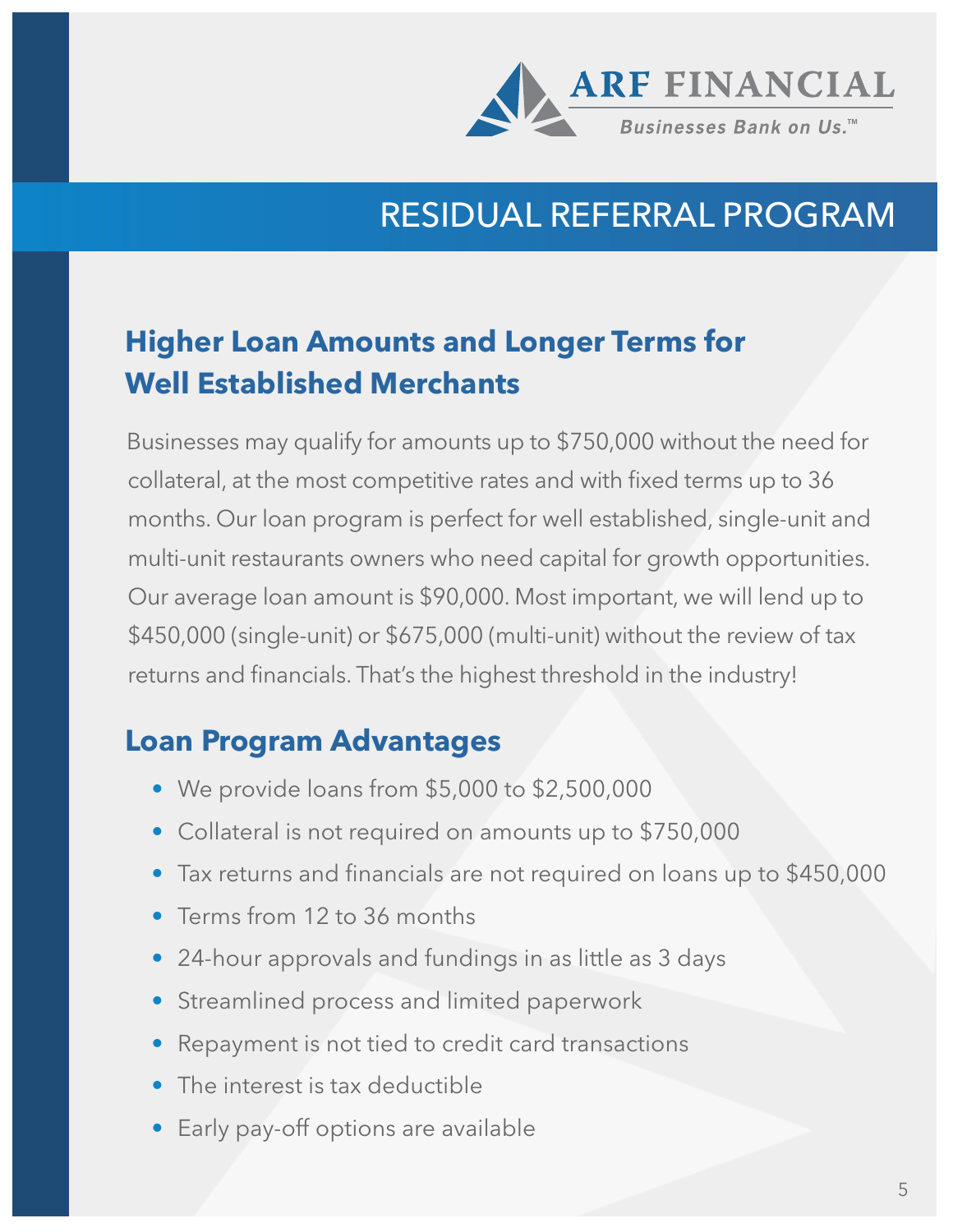

## **Exclusive Bank Relationships**

We have obtained exclusive relationships with many state-chartered community banks across the country to provide the best financial solutions for your clients. Because of our industry expertise and proprietary analytics, we are able to underwrite and fund loans – large and small – that most banks won't. We are so confident in our underwriting models and systems we even credit enhance the loans we originate ensuring your clients get the financing they deserve with terms that make sense!

## **Just a few of our partnering banks:**

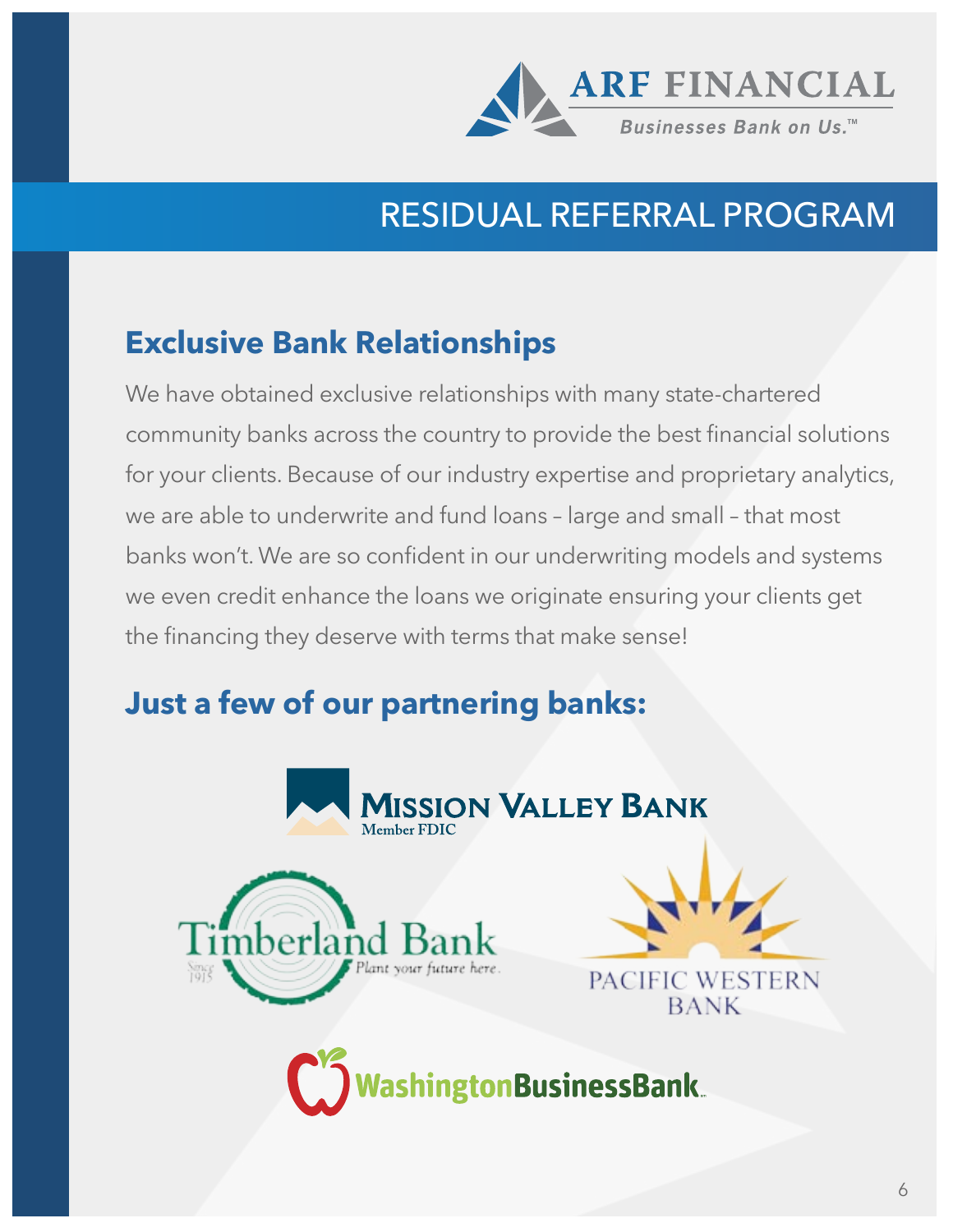

### **Our Unique Loan Products**

#### **WORKING CAPITAL LOANS**

When cash is tight due to an unexpected dip in sales or a slow seasonal period, your clients won't feel forced to scale back their operations or postpone growth opportunities. A Working Capital Loan from ARF Financial can provide the surge of capital they need quickly and without the need for collateral!

#### **LINES OF CREDIT**

When opportunity knocks, business conditions change or unexpected issues arise, your clients will be ready. Our Line of Credit gives them 24-hour access to 5 separate loan drafts over a 6-month period. They can draw funds as needed and only pay for what they take!

#### **FLEX PAY LOANS**

Many merchants simply don't dream big because they can't afford to borrow the funds they need. Our Flex Pay loan solves that problem! Flex Pay allows your clients to defer up to 50% of their loan principal into the future, resulting in dramatically lower payments now!

#### **INTEREST ONLY REVOLVING LINE OF CREDIT**

Merchants with big plans for growth shouldn't let their bank slow them down. They can quickly access up to \$750,000 with no need for collateral and only pay the interest for up to 1 year. Bridging a financial gap with low, interest-only payments allows them to maximize cash flow and makes great business sense!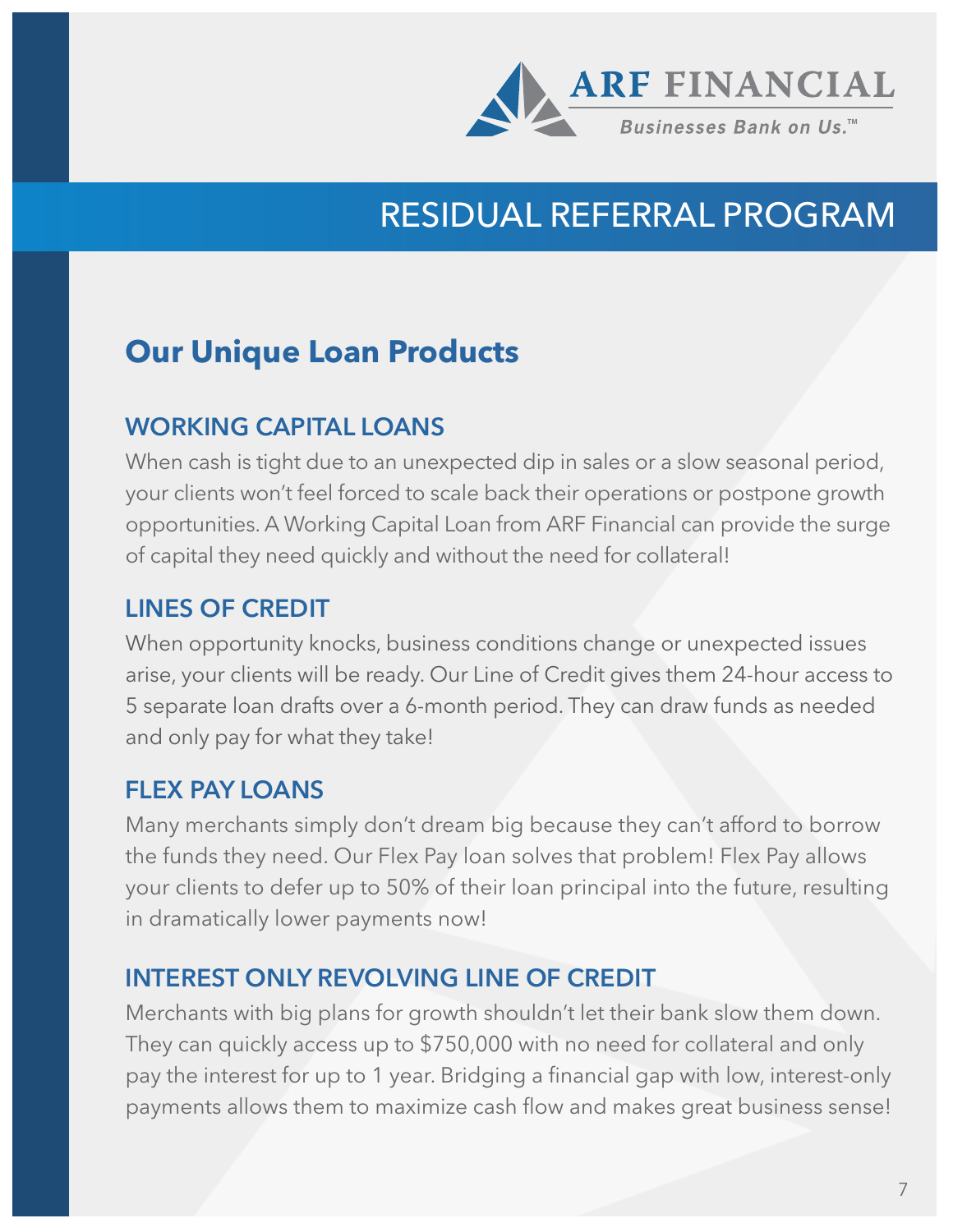

### **Our Simple Turnkey Process**

We've designed our Residual Referral Program to be as simple as 1-2-3.

- 1. Identify a client that needs business capital and provide a warm introduction.
- 2. We will personally contract your client, gather the necessary paperwork, and get them approved. We handle the underwriting and funding process leaving you with time on your hands to find new clients.

#### 3. Personalized Client Service

Every client you introduce us to will be matched with one of our full-time loan experts, who will customize our loan products to meet your client's specific needs. This one-on-one customer service sets us apart!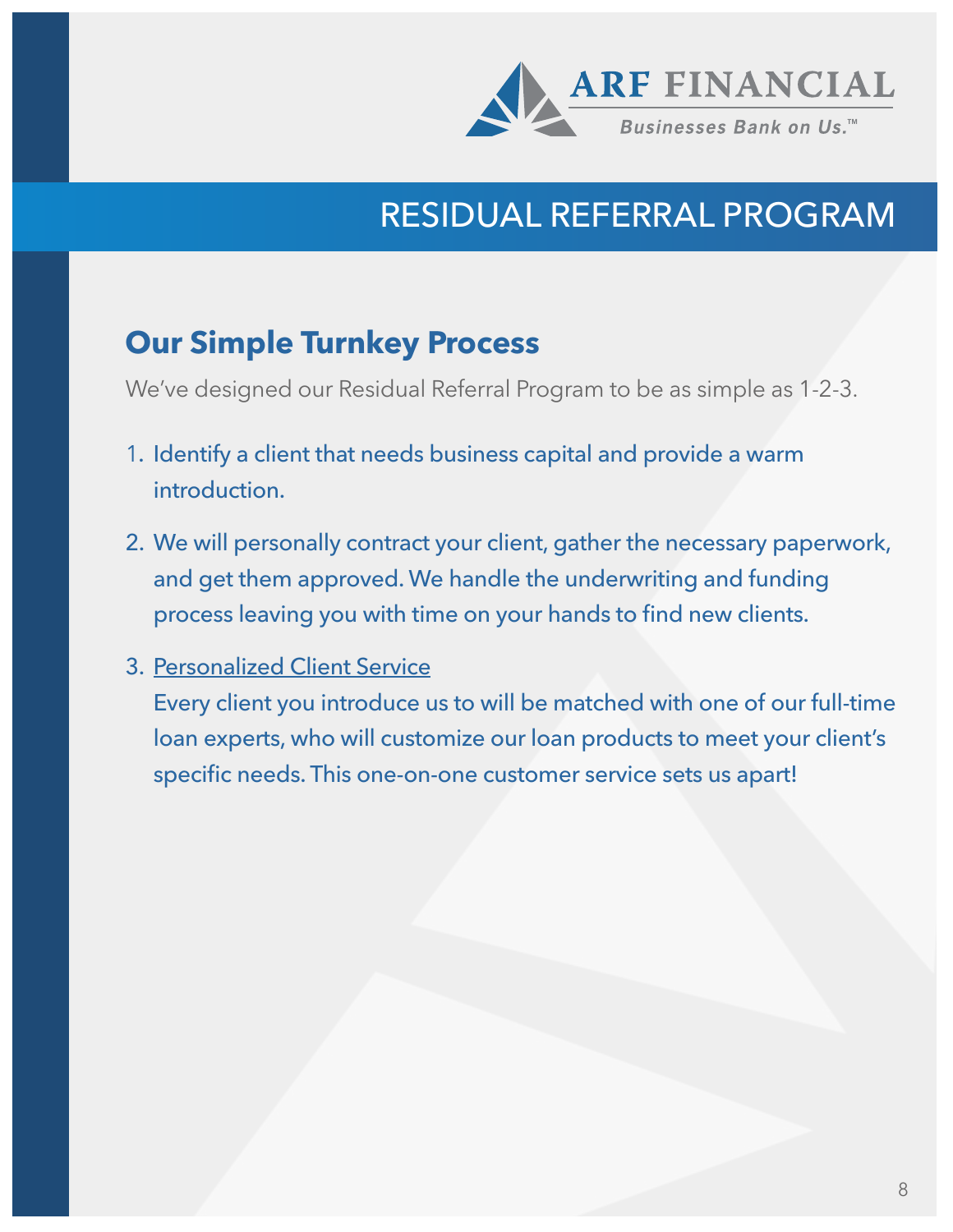

### **What You'll Need to Get Started**

Obtain these 4 pieces of information from your client and we'll do the rest:

- 1. Length of time in business of the entity you're referring (same ownership, concept and location)
- 2. Personal credit score range of the guarantor Excellent =  $700 +$  $Good = 651 - 699$  $Fair = 601 - 650$  $Poor = 551 - 600$ Unqualified = Less than 551
- 3. Average monthly sales (cash & credit card) for the last 3 months
- 4. Determine if the guarantor owns a home and is current on their mortgage

### **Potential Loan Amount**

We use actual gross sales to determine loan amount. Potential loan amounts vary from 6% to 16.5% of total annual sales (cash + credit card sales – actual or projected) based upon the guarantor's credit worthiness. Example: If the average monthly sales volume is \$100,000 or \$1,200,000 annually, the potential loan amount is \$60,000 to \$198,000. If sales increase over time, the merchant may qualify for additional capital. All loans are subject to ARF Financial's standard underwriting criteria.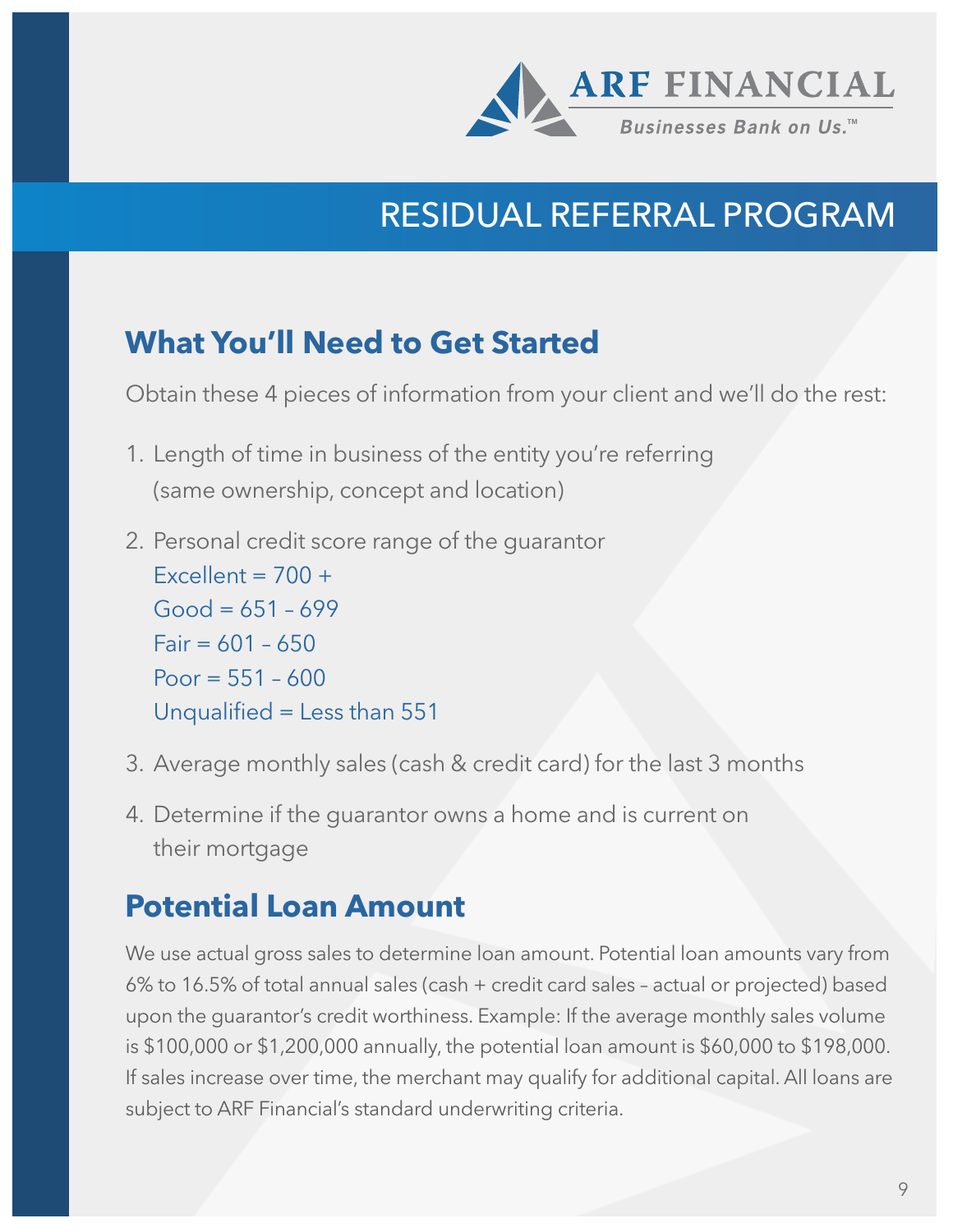

### **To Prequalify**

- 1. Must be brick and mortar restaurant or hospitality business, hotel, motel, auto repair and service, medical, dental, or certain retail establishments (detailed list at arffinancial.com/industries)
- 2. Open and operating for at least 3 months
- 3. Minimum annual sales of \$250,000 (actual or projected)
- 4. Guarantor with a personal FICO score of 551 or higher
- 5. Client may have a maximum of 2 outstanding cash advances (short-term loans)
- 6. Restaurant and hospitality clients may qualify for up to \$450,000 (singleunit) or \$675,000 (multi-unit) without review of tax returns and financials
- 7. Retail clients may qualify for up to \$300,000 without review of tax returns and financials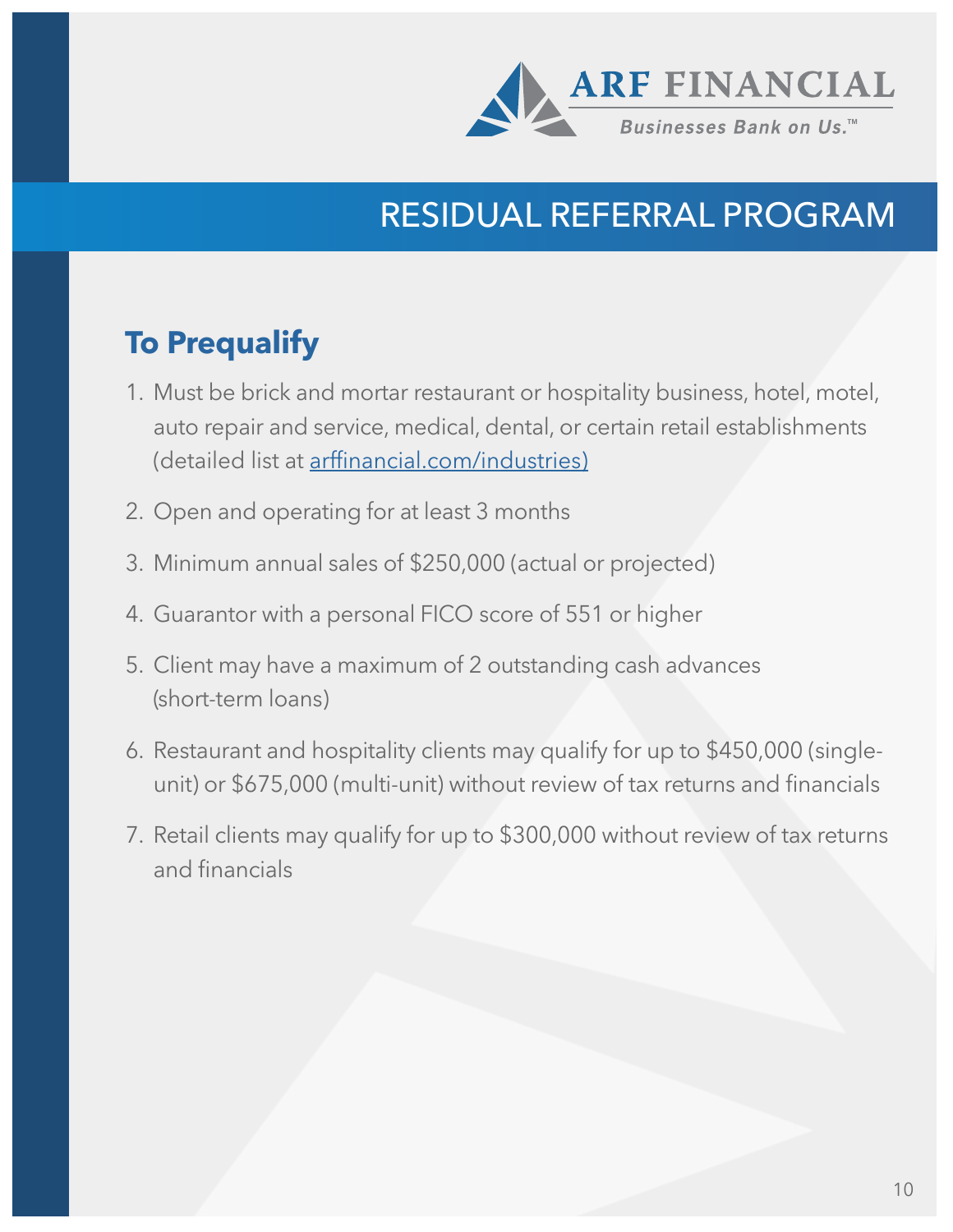

## **Typical Funding Scenario**

A client has an established restaurant and needs \$450,000 to open another location. They have already applied for an SBA loan and are waiting on the funds but run into an issue which causes a delay.

The merchant borrows the \$450,000 they need from ARF Financial, without review of tax returns and financials. The loan bridges the gap while they are waiting on the SBA financing, allowing them to move forward on the buildout of their new location.

Your referral fee from the funding is \$13,500. Most loans refinance at 50% paid. You will continue to earn referral fees on residual fundings for 3 years!

### **Earning Potential**

| # of New Loans<br>that Fund Monthly | <b>Initial Loan</b><br><b>Funding</b> | <b>LOC Draws &amp;</b><br><b>Refinances</b> | <b>Total Monthly</b><br><b>Fundings</b> | <b>Monthly Referral</b><br>Fee Income* |
|-------------------------------------|---------------------------------------|---------------------------------------------|-----------------------------------------|----------------------------------------|
|                                     | \$90,000                              | \$45,000                                    | \$135,000                               | \$4,050                                |
| 3                                   | \$270,000                             | \$135,000                                   | \$405,000                               | \$12,150                               |
| 5                                   | \$450,000                             | \$225,000                                   | \$675,000                               | \$20,250                               |
| 10                                  | \$900,000                             | \$450,000                                   | \$1,350,000                             | \$40,500                               |

\* ARF pays a 3% Referral Partner commission to Referral Partners that have executed an ARF Referral Partner Agreement on loans funded (cash out) up to the stated Agreement commission cap for a period of three (3) years based upon a qualified client referral as defined in the Agreement.